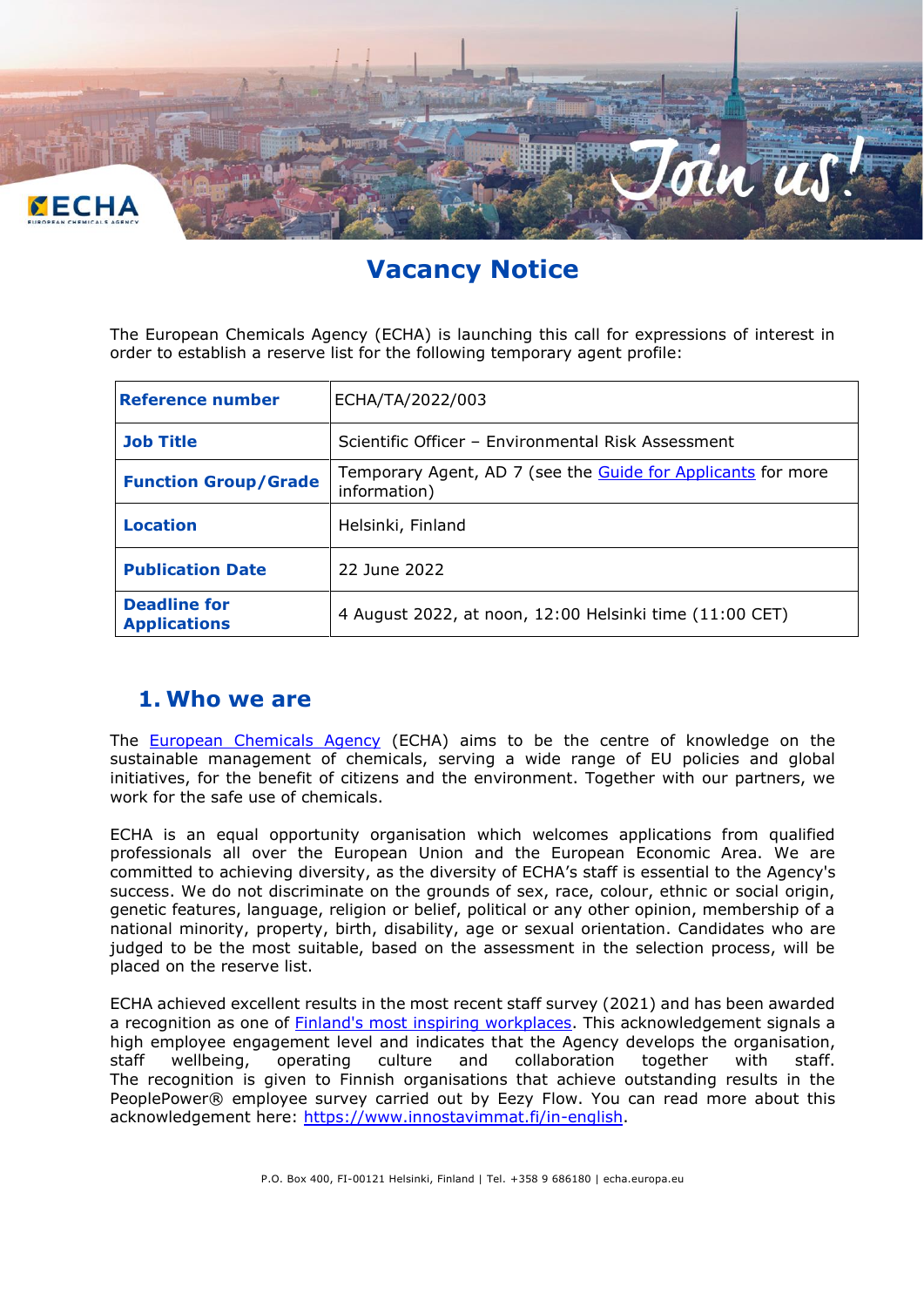

## **2. Is this job for you?**

Are you looking for a challenging opportunity in a leading organisation at the EU and international level and contributing to the protection of the health of European citizens and workers? You will play a key role in supporting your team in a challenging and exciting time for ECHA and EU chemicals management: by facing front-edge scientific and regulatory questions, including integration with other regulations and agencies in the one-substanceone-assessment approach; and by supporting the revision of processes and way of working to address the increasing number of evaluations ECHA undertakes. We currently invite applications for the following units:

The Biocides Units are responsible for ECHA's activities related to the evaluation of active substances and coordinate the scientific assessments to be performed by ECHA under the Biocidal Products Regulation (BPR) for technical equivalence and Article 95 inclusion. They are responsible for ECHA's activities related to the evaluation of Union authorisations and other related processes. The Biocides Units ensure that the Agency's Biocidal Products Committee (BPC) and its working groups operate in an independent, efficient, transparent, and consistent manner and can deliver high-quality scientific opinions or agreements. They also provide the secretariat of the Coordination Group (CG).

The Risk Management Units co-ordinate risk assessment issues for restriction and application for authorisation, and the socio-economic and alternatives analysis of restriction and application for authorisation under REACH. They hold overall responsibility for the restrictions' process and applications for authorisation process and the secretariats of the Risk Assessment Committee (RAC) and the secretariat of the Socio-economic Analysis Committee (SEAC). The Risk Management units have expertise on risk assessment and risk management of hazardous chemicals, socio-economic analysis (SEA), analysis of alternatives (AoA) of hazardous chemicals, substitution and applications for authorisation, classification, and occupational limit values.

The Exposure and Supply Chain Unit is responsible for information on use and exposure of chemicals under ECHA's Integrated Regulatory Strategy, including the maintenance of exposure-modelling tools, for example ECHA's Chesar tool, for use by industry and the authorities. They are also responsible for ECHA tools and methods developed in support of the Chemical Safety Assessment (via the Chesar tool) and supply chain communication for substances, mixtures, articles and waste.

The post holder will be expected to interact with a wide range of colleagues at all levels of the Agency, Member State representatives and their experts, Commission, industry and other stakeholders.

### **3. Key responsibilities**

Scientific Officers in Environmental Risk Assessment will work mainly in the Operational Directorates of the Agency in multidisciplinary teams. These teams evaluate scientific and technical information on use, (eco)toxicity, exposure and risks of chemical substances and develop tools and procedures to support the implementation of the REACH Regulation and BPR. Scientific Officers in Environmental Risk Assessment contribute to this work by virtue of their experience and specialised expertise obtained in academic research, industry, contract research organisations and/or in governmental institutions.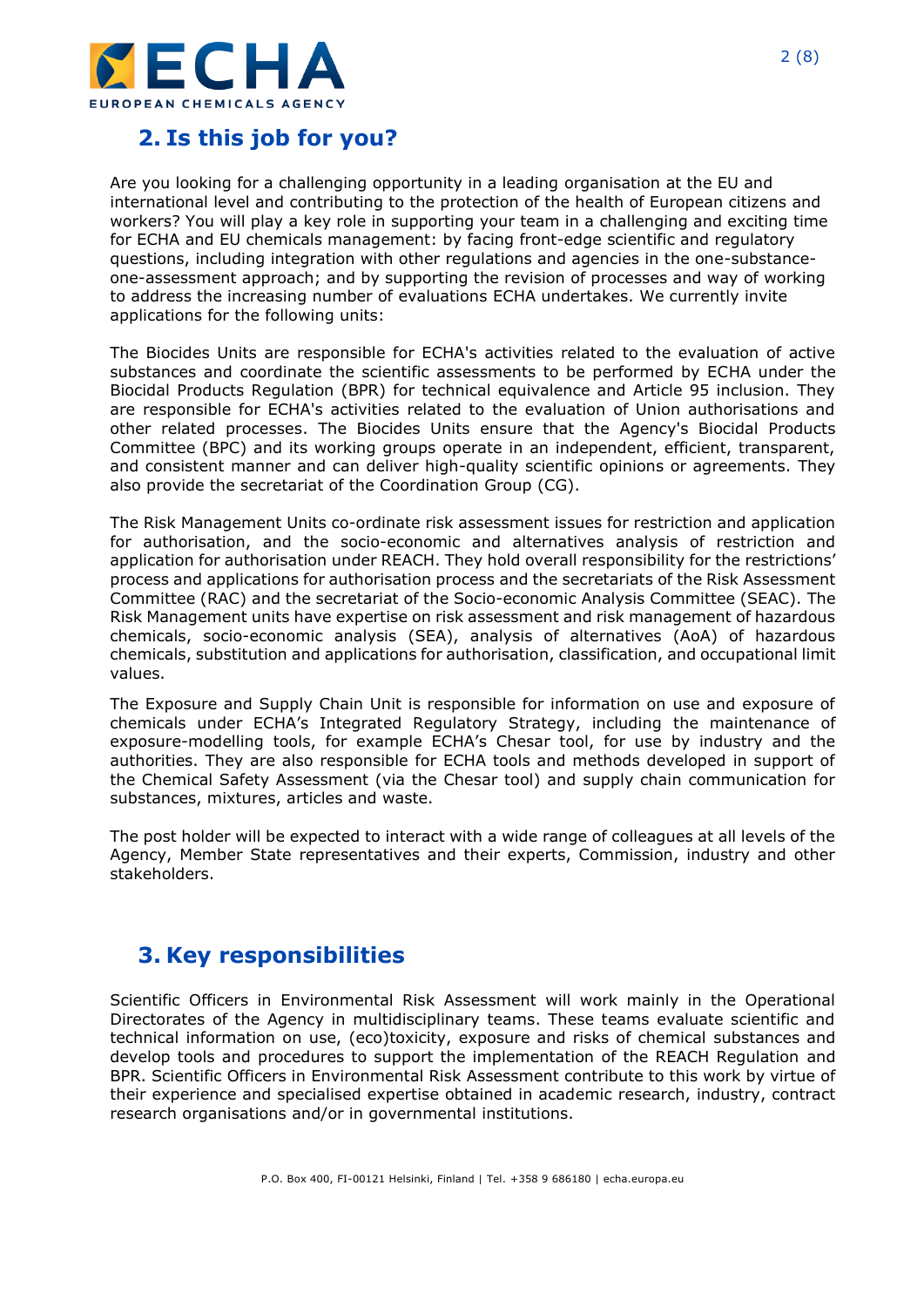

In particular, he/she will be responsible for the following tasks:

- Modelling and estimating exposure concentrations related to environmental or human (occupational and/or consumer) exposure assessment;
- Development of human or environmental exposure assessment models and methods;
- Environmental or human exposure assessment as part of chemical risk assessment in the context of authority risk management;
- Policy development and communication on exposure assessment in the area of the regulatory management of chemical substances or analogous regulatory systems;
- International co-operation on exposure assessment expertise in the field of chemicals risk management;

#### **General responsibilities<sup>1</sup> :**

- Coordinating and performing human health or environmental exposure assessments for dossiers received from Member States, or prepared by the Agency, in the context of the BPR active substance approval or product authorisation processes, or the REACH restriction process;
- Supporting the prioritisation of groups of chemicals for regulatory action and provide expert input on use and exposure to the related REACH registration, evaluation and risk management processes (EU wide action to restrict substances or require authorisation);
- Coordinating and contributing to the evaluation of justifications for use of REACH rules for adaptation of information requirements, and coverage, relevance and conclusions made in the environmental and human (i.e. occupational or consumer) exposure assessment and risk characterisation;
- Interacting with and briefing the chair of the Biocidal Products Committee (BPC), Member State Committee (MSC) or Risk Assessment Committee (RAC) ahead of discussion on these dossiers and coordinating and contributing to Agency opinions resulting from the discussions, within their expertise;
- Contributing to the development, testing and promotion in use of the scientific IT tools supporting the execution of these tasks (e.g. R4BP 3, REACH-IT, IUCLID and Chesar tool);
- Further developing and supporting the coherent use of the exposure scenario concept for different Biocides Product Types, and in the REACH evaluation, authorisation and restriction processes;
- Maintaining Chemical Assessment Methodologies and their implementation in ECHA's Chesar tool, to enable registrants to demonstrate safe use and generate safety advice for Safety Data Sheets and the Summary of Product Characteristics (SPC);

 $1$  The specific position will determine which of these applies.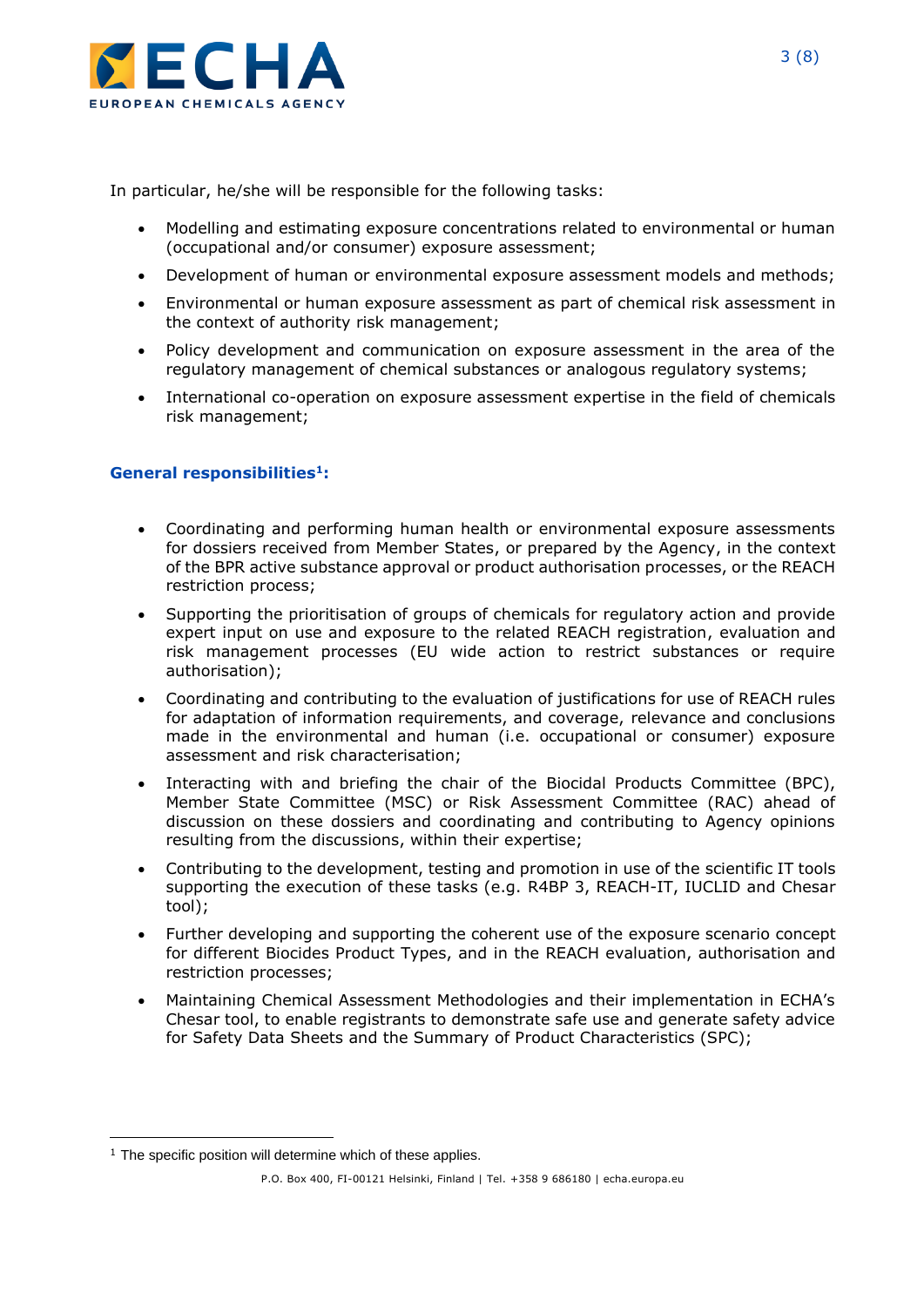

- Coordinating and contributing to the development of new and on-going exposure models and tools in support of the EU legislative framework on chemicals (e.g. exposure scenarios, Chesar platform);
- Developing, contributing to and carrying out internal and external training activities and capacity building in the relevant fields of expertise;
- Management of projects in their areas of expertise and acting as team leaders as appropriate;
- Other related activities.

## **4. Eligibility criteria**

The selection procedure is open to applicants who satisfy the following eligibility criteria, on the closing date for application:

#### **a. General requirements**

The applicant must:

- Be a national of a Member State of the European Union, or a national of the European Economic Area (Iceland, Liechtenstein, Norway)<sup>2</sup>;
- Enjoy the full rights as a citizen;
- Have fulfilled any obligations imposed by the laws concerning military service;
- Produce the appropriate character references as to the suitability for the performance of the duties<sup>3</sup>;
- Be physically fit to perform the duties<sup>4</sup>;
- Have a thorough knowledge of one of the official languages of the European Union<sup>5</sup> and a satisfactory knowledge of another such language to the extent necessary to perform your duties;
- Be able to communicate well in English as this is the working language of ECHA;
- Be below the age at which staff of the EU is automatically retired, i.e. currently on the last day of the month in which he/she reaches the age of  $66<sup>6</sup>$ .

#### **b. Qualifications**

<sup>&</sup>lt;sup>2</sup> The Member States of the European Union are: Austria, Belgium, Bulgaria, Croatia, Cyprus, Czech Republic, Denmark, Estonia, Finland, France, Germany, Greece, Hungary, Ireland, Italy, Latvia, Lithuania, Luxembourg, Malta, the Netherlands, Poland, Portugal, Romania, Slovakia, Slovenia, Spain, Sweden.

<sup>&</sup>lt;sup>3</sup> Before appointment, successful applicants will be required to produce an official document indicating that they do not have a criminal record.

<sup>4</sup> Before appointment, successful applicants will be required to undergo a medical examination to ensure that they fulfil the requirements of Articles 12, 2 (c) of the Conditions of Employment of Other Servants of the European Union.

<sup>5</sup> The languages of the EU are: Bulgarian, Croatian, Czech, Danish, Dutch, English, Estonian, Finnish, French, Irish, German, Greek, Hungarian, Italian, Latvian, Lithuanian, Maltese, Polish, Portuguese, Romanian, Slovak, Slovene, Spanish, Swedish.

<sup>&</sup>lt;sup>6</sup> See Article 47(a) CEOS for Temporary Agents, applicable to Contract Agents by analogy, Article 119 CEOS.

P.O. Box 400, FI-00121 Helsinki, Finland | Tel. +358 9 686180 | echa.europa.eu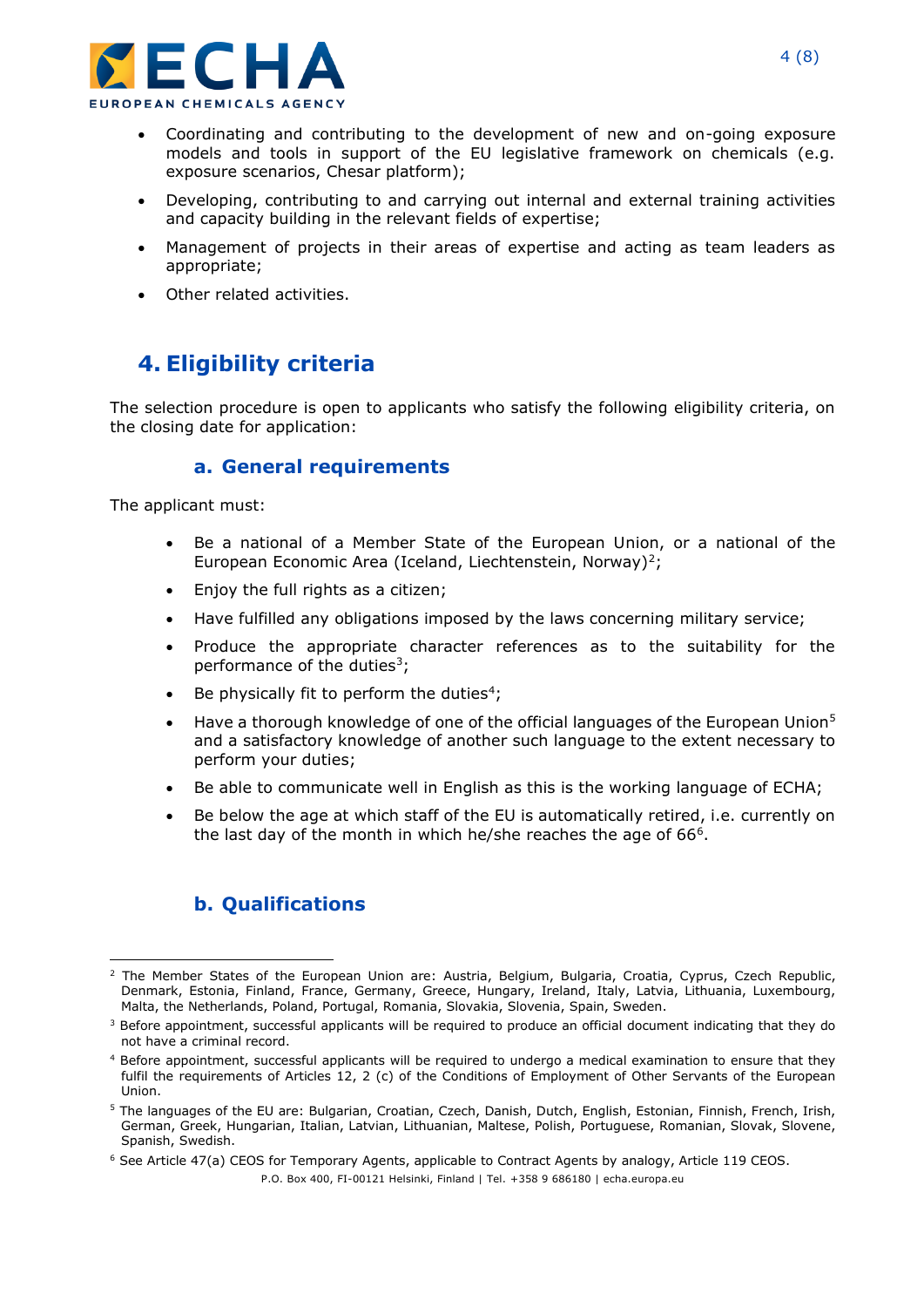

- a) Successful completion of a full course of university studies attested by a degree, where the normal duration of university education is four (4) years or more.
- b) Successful completion of a full course of university studies attested by a degree, where the normal duration of university education is three (3) years and at least one (1) year of professional experience.

#### **Only qualifications issued by EU Member State authorities or EEA authorities and qualifications recognized as equivalent by the relevant EU or EEA Member State authorities will be accepted.**

#### **c. Professional experience**

To qualify for this profile, you must have at the closing date for applications a total professional experience<sup>7</sup> of at least six (6) years acquired after achieving the minimum requirements stated out in section 4.b of this vacancy notice. At least three (3) years of your total professional experience must be relevant professional experience<sup>8</sup> in the fields listed in section 3.

### **5. Selection criteria**

If you meet the eligibility criteria set out in section 4, you will be assessed on the basis of the following selection criteria. The candidates who are judged to be the most suitable on the basis of the selection criteria will be invited to an interview.

- **Your academic and professional qualifications** and their relevance to the main areas of work listed in section 3.
- **Your professional experience**: Preference will be given to candidates having experience in functions similar to those outlined in section 3. The Selection Committee will assess the range of fields covered, the length, the type and level of work done and its relevance to the areas of work listed in section 3.

The following will be considered as assets:

- Master or doctoral degree on a subject relevant to the job description;
- Publications in scientific magazines on environmental and/or human exposure of chemicals;
- Experience in analyses leading to or contributing to regulatory outcomes;
- Experience of project management and/or team leadership.

 $7$  Only appropriate professional experience acquired after achieving the minimum qualification stated in 4.b. shall be considered. Where additional periods of training and study are accompanied by periods of professional activity, only the latter shall be considered as professional experience. Compulsory military service or equivalent civilian service accomplished after the achieving the minimum qualification stated in 4.b. shall be taken into consideration. Professional activities pursued on a part-time basis shall be calculated pro rata, on the basis of the percentage of full-time hours worked. A given period may be counted only once. <sup>8</sup> Relevant experience should be described in your application.

P.O. Box 400, FI-00121 Helsinki, Finland | Tel. +358 9 686180 | echa.europa.eu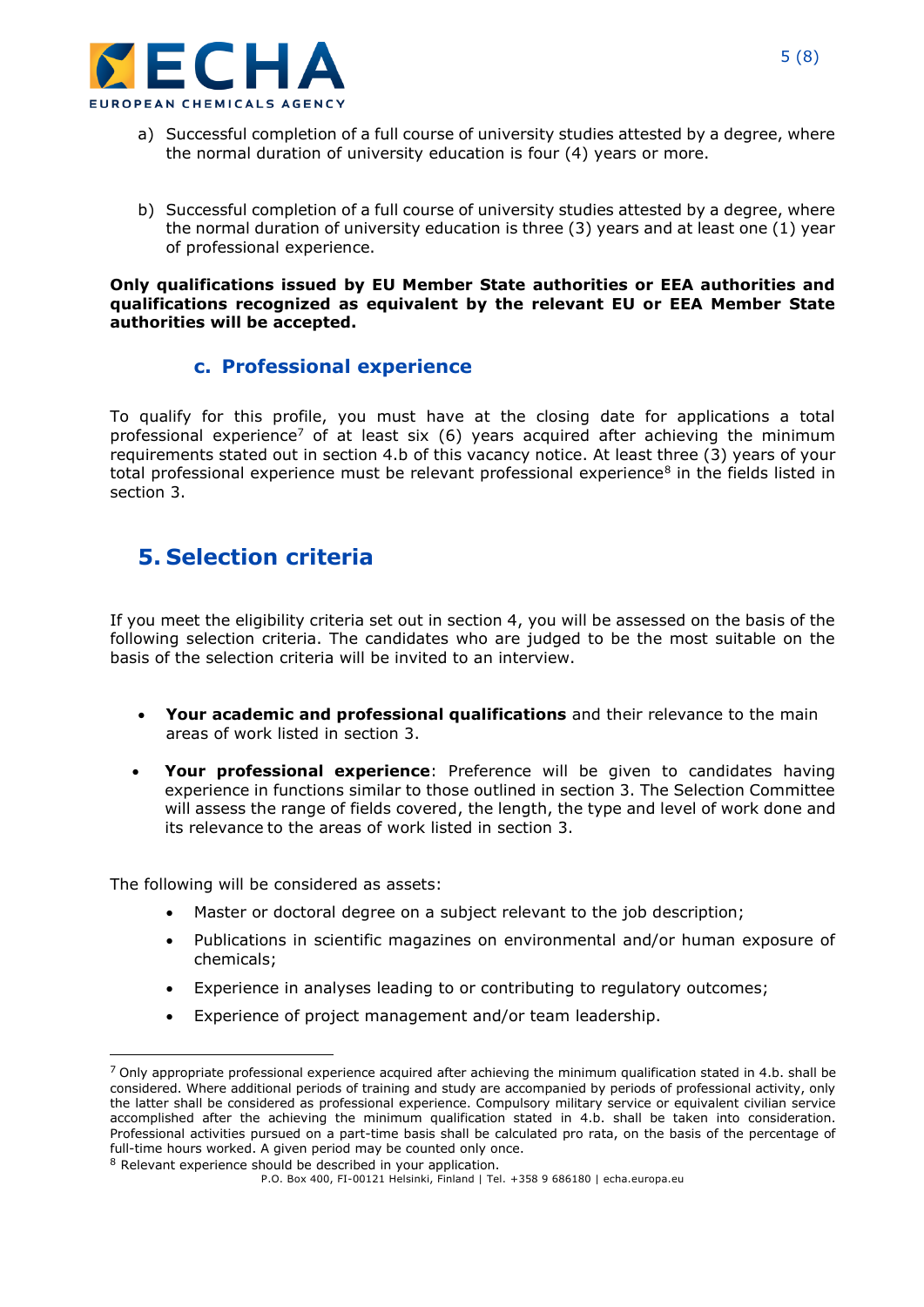

Your academic and professional qualifications, professional experience and knowledge and experience considered as an asset **must be described as precisely as possible in your application**.

## **6. Interview and written test**

If selected for interview and/or written test, you will be assessed on the basis of the following criteria:

#### **6.1 Specific knowledge related to the post:**

- Knowledge and understanding in your areas of experience that are most relevant to the tasks set out in section 3;
- Understanding of the role and aims of ECHA in relation to the REACH, CLP and Biocides legislations.

#### **6.2 General competencies<sup>9</sup> and conduct required for the job:**

- Supervisory capacity and ability to develop people;
- Negotiation, problem-solving, flexibility and conflict-resolution skills;
- Ability to communicate and liaise effectively with external stakeholders and with internal stakeholders at all organisational levels;
- Ability to work effectively in a multidisciplinary team in a multicultural and multilingual environment;
- Creative and analytical problem-solving skills;
- Organisational skills, the ability to accomplish, as project manager, projects within tight deadlines;
- Ability to adapt, respond and drive change.

Your ability to communicate in spoken/written English, and the knowledge, skills and competencies related to the job will be assessed throughout the written tests and interviews.

**For native English speakers**, your ability to communicate in your second EU language will be tested during the selection process. As this forms part of the general requirements stated under section 4.a General Requirements from above, any failure in proving the satisfactory level of your second EU language would lead to your exclusion from the selection.

<sup>9</sup> You can read more about the general competencies in place in ECHA through the following link: [https://echa.europa.eu/documents/10162/17100/echa\\_staff\\_competencies\\_en.pdf/81a7fbbf-730a-4bc2-9681-](https://echa.europa.eu/documents/10162/17100/echa_staff_competencies_en.pdf/81a7fbbf-730a-4bc2-9681-24095900028c?t=1476375368217) [24095900028c?t=1476375368217](https://echa.europa.eu/documents/10162/17100/echa_staff_competencies_en.pdf/81a7fbbf-730a-4bc2-9681-24095900028c?t=1476375368217)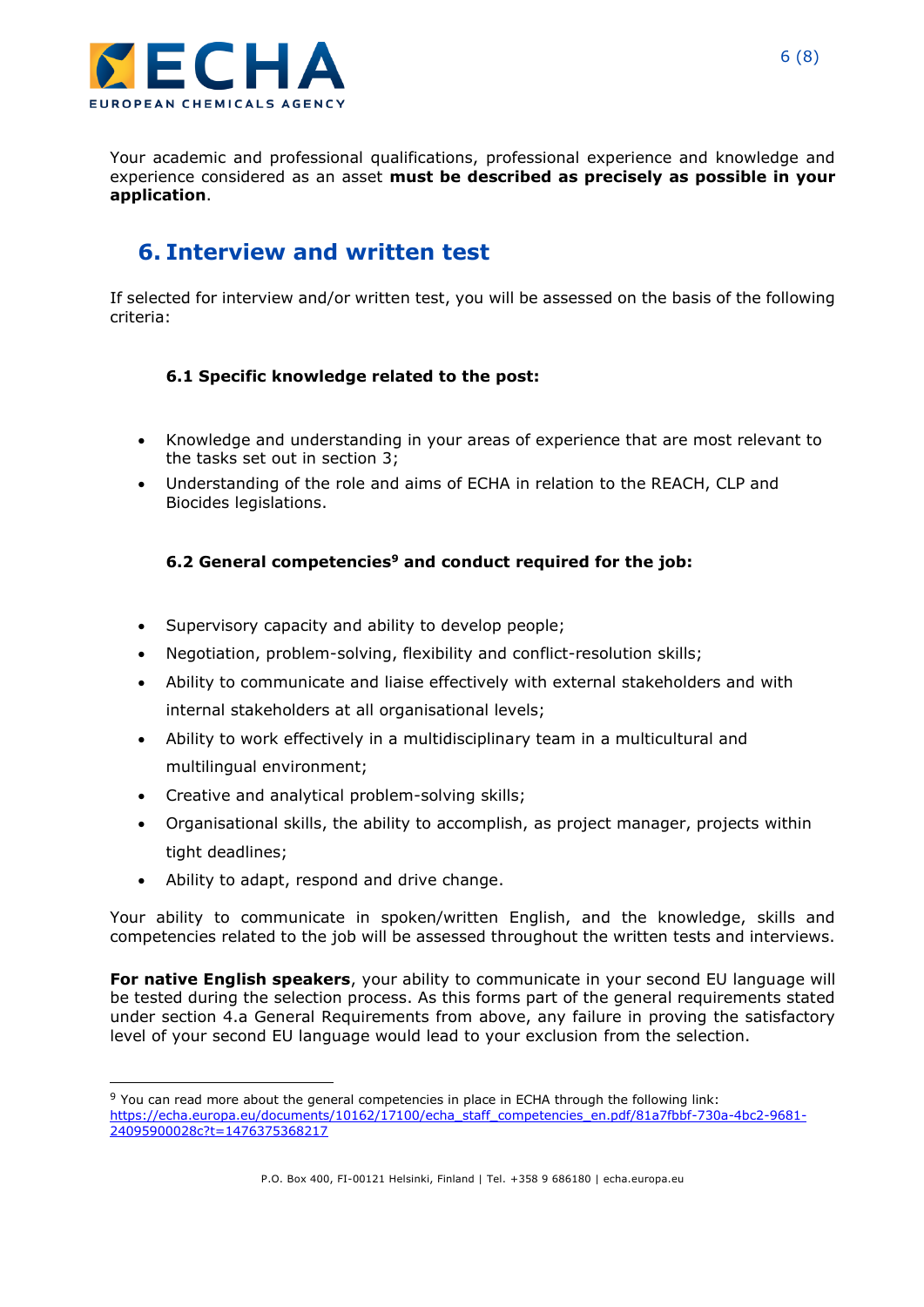

Interviews and written tests may be organised **remotely**.

## **7. Placement on the reserve list**

If you are judged to be among the most suitable candidates, on the basis of the criteria listed in sections 4, 5 and 6, you will be placed on the reserve list. The reserve list will be valid for a period of two years, with the possibility of extension.

It should be noted that inclusion on the reserve lists does not imply any entitlement of employment in the Agency.

At ECHA, we believe in continuous learning and flexible work assignments to ensure the best use of our human resources and to maintain a high level of staff motivation and expertise. Hence, your career at ECHA, once recruited, may lead you to another role within ECHA in the future.

## **8. What we offer**

## **a. Engagement and conditions of employment**

Successful applicants may be offered an employment contract for five years as a temporary agent, in the grade **AD 7**. This contract may be renewed for a definite period. If renewed for a second time, the contract becomes indefinite. If the successful applicant from the external selection procedure is already a member of temporary staff 2(f) in the relevant function group or another function group, the Agency shall offer the person, in writing, the opportunity to be assigned to the post by means of mobility under the provisions of Article  $6(2)^{10}$  or, subject to the establishment plan availabilities, Article  $10^9$  respectively, if the person prefers to ensure continuity of contracts.

The successful applicant will be required to make a declaration of commitment to act independently in the public interest and to make an annual declaration with respect to any interests which might be considered prejudicial to his/her independence. Moreover, before recruiting a member of staff, ECHA's Executive Director will examine whether the applicant has any personal interest which may impair his/her independence or any other conflict of interest. To that end, the applicant, using a specific form, shall inform the Executive Director of any actual or potential conflict of interest. Applicants must confirm their willingness to do so in their application.

## **b. Salary & benefits**

The successful candidate will be recruited as a Temporary Agent Grade AD 7 with the basic monthly salary starting from  $\epsilon$  6.414,44, subject to an annual review of remuneration provided for in Article 65(1) of the Staff Regulations.

In addition to the basic salary, ECHA offers a range of benefits which include allowances, such as a household allowance, an expatriation allowance (16% of the basic salary) and a

 $10$  Implementing rules on the procedure governing the engagement and use of temporary staff under Article 2(f) of the CEOS:

[https://echa.europa.eu/documents/10162/17100/MB\\_DECISION\\_03\\_2018\\_4\\_MB49\\_FINAL.pdf/7087cc5b-2dee](https://echa.europa.eu/documents/10162/17100/MB_DECISION_03_2018_4_MB49_FINAL.pdf/7087cc5b-2dee-aade-0de0-bcdb47aa605d)[aade-0de0-bcdb47aa605d](https://echa.europa.eu/documents/10162/17100/MB_DECISION_03_2018_4_MB49_FINAL.pdf/7087cc5b-2dee-aade-0de0-bcdb47aa605d)